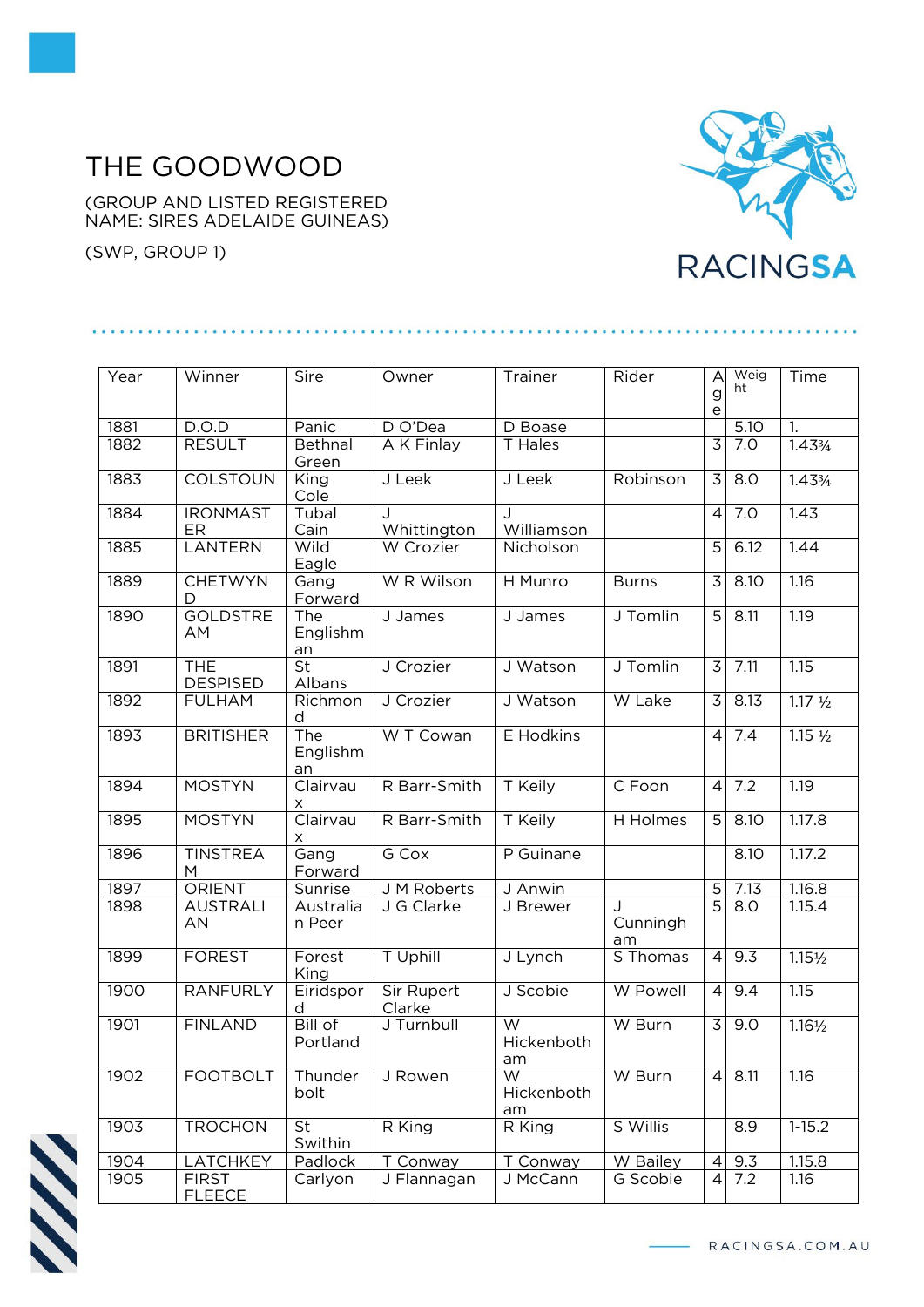| 1906 | STEP OUT                                  | Thunder<br>bolt               | J Rowen                    | W<br>Hickenboth<br>am                       | ND<br>Godby                         | $\vert$        | 9.5  | $1.14\frac{1}{2}$  |
|------|-------------------------------------------|-------------------------------|----------------------------|---------------------------------------------|-------------------------------------|----------------|------|--------------------|
| 1907 | <b>THE</b><br>AMAZON                      | The<br>Admiral                | R Bradfield                | R Bradfield                                 | F Harmer                            | $\vert$        | 7.3  | $1.15\frac{1}{2}$  |
| 1908 | <b>LORD</b><br>CARLYON                    | Carlyon                       | J James                    | J James                                     | R Lewis                             | 3              | 9.3  | $\blacksquare$     |
| 1909 | <b>TRUE SCOT</b>                          | Wallace                       | J Rowen                    | $\overline{\mathsf{W}}$<br>Hickenboth<br>am | $\overline{\mathsf{s}}$<br>Ferguson | $\overline{5}$ | 9.10 | 1.14.6             |
| 1910 | <b>LORD</b><br><b>DERBY</b>               | Wallace                       | J Rowen                    | W<br>Hickenboth<br>am                       | G<br>Lambert                        | 3              | 7.7  | 1.15.8             |
| 1911 | <b>MUSKET</b><br><b>BELLE</b>             | Pistol                        | J James                    | J James                                     | J Liddle                            | $\overline{4}$ | 8.5  | 1.16               |
| 1912 | <b>MUSKET</b><br><b>BELLE</b>             | Pistol                        | J James                    | J James                                     | J O'Brien                           | 5              | 8.11 | $1.15\frac{1}{2}$  |
| 1913 | <b>WIDGIEWA</b>                           | Maltster                      | N Falkiner                 | J Scobie                                    | J Killorn                           | $\mathsf 3$    | 7.9  | 1.14               |
| 1914 | <b>KOSAI</b>                              | Juggler                       | A <sub>D</sub><br>McDonald | AD<br>McDonald                              | G Bax                               | $\overline{5}$ | 8.6  | 1.153/4            |
| 1915 | <b>GOLDEN</b><br><b>WIRE</b>              | Havoc                         | F S Meyer                  | W S Finn                                    | L Fisher                            | 6              | 9.6  | 1.14               |
| 1916 | <b>BLAQUE</b>                             | <b>Bobadil</b>                | S A Rawdon                 | A Skirving                                  | W Smart                             | $\overline{4}$ | 9.4  | $1.14\frac{3}{4}$  |
| 1917 | <b>BOURLAN</b><br>G                       | Bezonian                      | A E Hamilton               | M Whelan                                    | J Liddle                            | 3              | 8.3  | $1.15\frac{1}{2}$  |
| 1918 | <b>PISTOLARI</b><br>Е                     | Pistol                        | J Flannagan                | P McCarthy                                  | $\overline{\mathsf{F}}$<br>Dempsey  | $\overline{4}$ | 8.10 | $1.13\frac{1}{4}$  |
| 1919 | <b>TRILLION</b>                           | The<br>Welkin                 | J E Brewer                 | J Scobie                                    | R Lewis                             | $\overline{4}$ | 7.12 | 1.15               |
| 1920 | <b>MARECA</b>                             | The<br>Welkin                 | R M Hawker                 | C Howie                                     | J Killorn                           | 5              | 8.9  | $1.14\frac{3}{4}$  |
| 1921 | PEACE<br><b>DAY</b>                       | St Anton                      | E Baker                    | E Baker                                     | T Burn                              | $\overline{4}$ | 7.9  | 1.14               |
| 1922 | ST SPEED                                  | St Anton                      | R E H Hope                 | $\overline{\mathsf{W}}$<br>Hopwood          | JV<br>Hopwood                       | $\overline{6}$ | 9.2  | $1.15 \frac{1}{2}$ |
| 1923 | <b>DENACRE</b>                            | Linacre                       | K D Bowman                 | I Reid                                      | R<br>Medhurst                       | 6              | 9.3  | 1.16               |
| 1924 | <b>ST</b><br><b>ROSEATE</b>               | St Anton                      | S F Heasliip               | W J Nolan                                   | F<br>Cameron                        | A              | 7,12 | $1.13\frac{1}{2}$  |
| 1925 | <b>BRIGHT</b><br><b>POPPY</b>             | Popinjay                      | J Flannagan                | P McCarthy                                  | M James                             | لحا            | 6.10 | 1.13               |
| 1926 | <b>BEN</b><br>LOMOND                      | Lomond                        | H Lewis                    | J Bird                                      | H Badger                            | 5              | 8.5  | 1.13               |
| 1927 | <b>TRIANGLE</b>                           | Two                           | Mrs V Smith                | R Campbell                                  | H Walsh                             | 4              | 8.10 | 1.13               |
| 1928 | SECOND<br><b>DALE</b>                     | Two                           | W Clezy                    | W Clezy                                     | R<br>Medhurst                       | $\overline{5}$ | 7.11 | 1.113/4            |
| 1929 | <b>GLENANTO</b><br>N                      | St Anton                      | W Allen                    | H Higgs                                     | R Gordon                            | 3              | 7.8  | 1.131/4            |
| 1930 | <b>DORADUS</b>                            | White<br>Star                 | Sir A Currie               | E J<br>Courtney                             | H Jones                             | 6              | 8.9  | 1.13               |
| 1931 | <b>ST</b><br><b>BERNADET</b><br><b>TE</b> | St Anton                      | M J O'Grady                | O Williams                                  | M Merritt                           | 3              | 8.7  | 1.13               |
| 1932 | VALAISAN<br><b>NE</b>                     | Valais                        | M Whelan                   | M Whelan                                    | A Johnson                           | 5              | 8.4  | 1.113/4            |
| 1933 | <b>OPERA</b><br>BAG                       | Windbag                       | M Congresby                | W Homann                                    | H Cook                              | $\overline{4}$ | 8.7  | 1.131/4            |
| 1934 | <b>SIS</b><br><b>FLORENCE</b>             | Cistercia<br>n                | CH Meyers                  | Owner                                       | J V<br>Hopwood                      | 5              | 7.8  | $1.12\frac{3}{4}$  |
| 1935 | <b>ISOSCELES</b>                          | Amalfie                       | H D Mallan                 | J J Doyle                                   | H Bastian                           | $\overline{4}$ | 8.4  | $1.12\frac{1}{2}$  |
| 1936 | AGARGILL                                  | Denacre                       | G P Spensley               | A A Graetz                                  | D Graetz                            | $\overline{4}$ | 7.6  | $1.13\frac{1}{2}$  |
| 1937 | <b>NIGHT</b><br>GANG                      | <b>The</b><br>Night<br>Patrol | J Tait                     | Owner                                       | K Bromley                           | 3              | 7.13 | 1.13               |



RACINGSA.COM.AU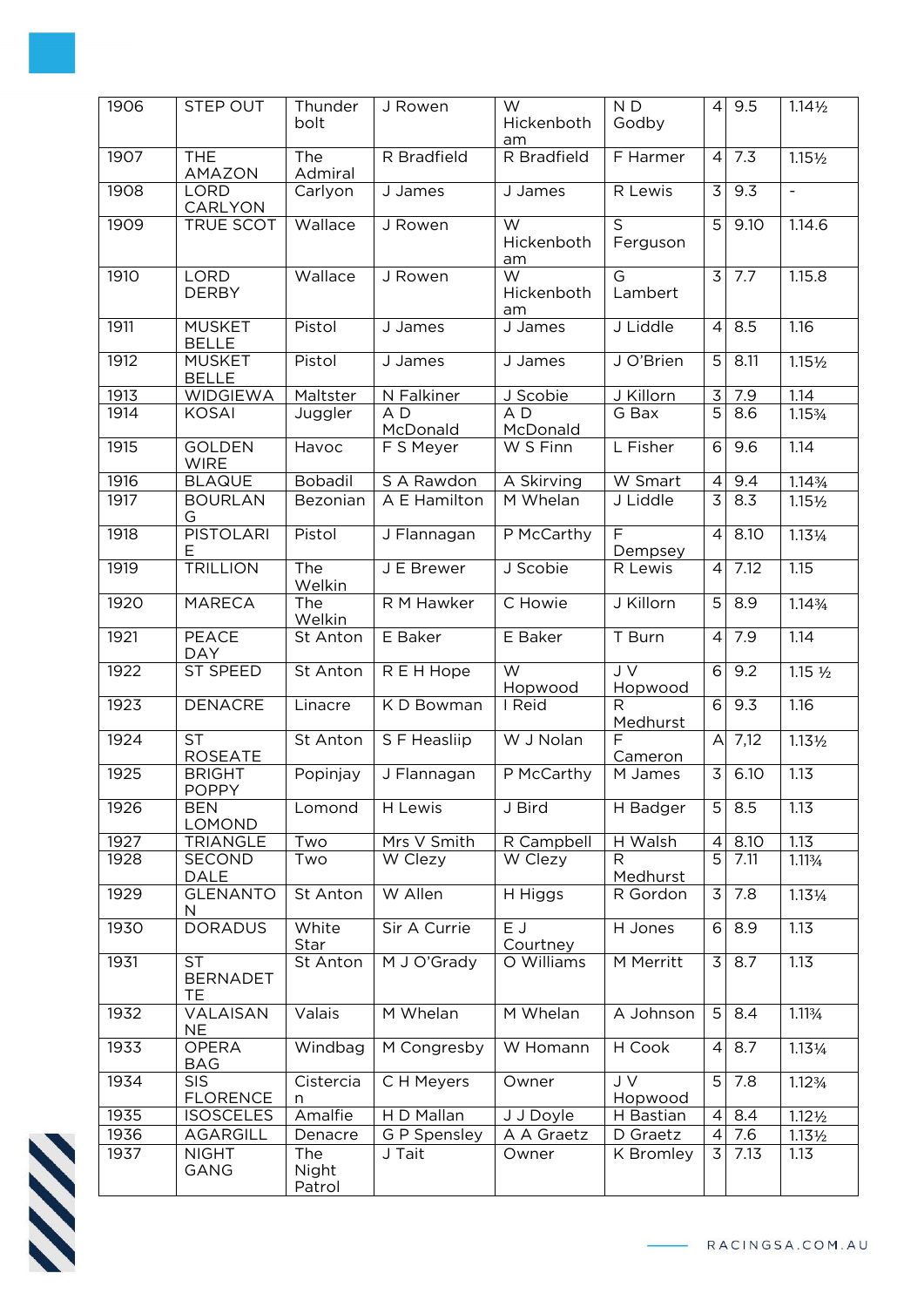| 1938 | <b>HEGEMONI</b>                       | Baralong           | Mrs W                                         | I Reid                      | R.                                         | 3              | 7.1               | 1.113/4            |
|------|---------------------------------------|--------------------|-----------------------------------------------|-----------------------------|--------------------------------------------|----------------|-------------------|--------------------|
| 1939 | С<br><b>PANKA</b>                     | <b>Salatis</b>     | Ruggles<br>A R Withers                        | O J Smith                   | Medhurst<br>D Graetz                       | لحا            | $\overline{8.0}$  | 1.113/4            |
| 1940 | <b>AURIE'S</b><br><b>STAR</b>         | Stardrift          | G W Badman                                    | R Sinclair                  | A<br>Dewhurst                              | $\overline{A}$ | 10.0              | $1.11\frac{1}{4}$  |
| 1941 | <b>UNISHAK</b>                        | Shakuni            | A J<br>McCawley                               | F Godby                     | J Purtell                                  | $\overline{5}$ | 8.9               | 1.12               |
| 1944 | <b>WARWOR</b><br>N                    | Hellespo<br>nt     | W G Byrne                                     | Owner                       | R Carling                                  | $\overline{4}$ | 7.4               | $1.14\frac{1}{4}$  |
| 1945 | <b>UNIVARI</b>                        | Shakuni            | PJ<br>Concannon                               | G V Bates                   | H<br>Patching                              | $\overline{5}$ | 8.13              | $1.13 \frac{1}{2}$ |
| 1946 | <b>ROYAL</b><br><b>GEM</b>            | Dhoti              | G W Badman                                    | PB Quinlan                  | A<br><b>Breasley</b>                       | $\overline{3}$ | 9.3               | $1.12\frac{1}{4}$  |
| 1947 | <b>GALWAY</b><br><b>PIPE</b>          | Caithnes<br>s      | W Hill Smith<br>& Drever                      | N J Plews                   | J George                                   | 3              | 6.10              | $1.11\frac{1}{4}$  |
| 1948 | <b>DENHOTI</b>                        | Dhoti              | W Hill Smith<br>& F T Drever                  | D Judd                      | R Heather                                  | $\overline{3}$ | $\overline{8.9}$  | 1.12               |
| 1949 | CELLARMA<br>N                         | <b>Helios</b>      | W Hill Smith<br>& A Sayer                     | N J Plews                   | $\overline{R}$<br>Medhurst                 | $\overline{4}$ | 9.4               | 1.11               |
| 1950 | POWER'S<br><b>HOPE</b>                | Powersc<br>ourt    | EH&RW<br>Baxter                               | J O'Neill                   | W Attrill                                  | 3              | 8.2               | $1.10\frac{1}{4}$  |
| 1951 | <b>ST</b><br>COMEDY                   | Powersc<br>ourt    | A J Lee                                       | J M<br>Cummings             | Pat<br>Glennon                             | $\overline{4}$ | 8.10              | $1.11 \frac{1}{2}$ |
| 1952 | <b>JAMBOREE</b>                       | Kindersc<br>out    | A G Hunter                                    | T Lewis                     | $\overline{\mathsf{A}}$<br><b>Breasley</b> | $\overline{5}$ | 8.8               | $1.12 \frac{1}{4}$ |
| 1953 | <b>FIRST</b><br><b>SCOUT</b>          | Kindersc<br>out    | D Moriarty                                    | J M<br>Cummings             | L Rudland                                  | $\overline{4}$ | $\overline{5.10}$ | 1.12               |
| 1954 | <b>GERANTE</b>                        | Hua                | $F$ H<br>McNamara                             | G C Dally                   | <b>Bill Pyers</b>                          | $\overline{5}$ | 8.2               | $\overline{1.12}$  |
| 1955 | <b>COPPER</b><br><b>YEAR</b>          | Copper<br>Plate    | Est Late S A<br>Doman                         | W L Boyle                   | $\overline{\mathsf{G}}$<br>Aistrope        | $\overline{4}$ | 7.11              | 1.113/4            |
| 1956 | <b>MATRICE</b>                        | Masthea<br>d       | W Just                                        | H Butler                    | Pat<br>Glennon                             | $\overline{4}$ | 9.7               | $1.11\frac{1}{4}$  |
| 1957 | <b>HUNTER'S</b><br><b>SIGHT</b>       | Hunter's<br>Moon   | F Bassula                                     | F L Cilento                 | Des<br>Coleman                             | $\overline{3}$ | 7.7               | 1.11.1             |
| 1958 | <b>SLEEP</b><br><b>TIGHT</b>          | High<br>Peak       | H C Nitschke<br>& G Jacobs                    | W Tait                      | Bill<br>Patching                           | $\overline{4}$ | 7.13              | 1.11.9             |
| 1959 | <b>BOFRESHE</b><br>R                  | Refreshe<br>r      | P Woods                                       | Pat Barns                   | Bill<br>Patching                           | 6              | 7.10              | $1.11\frac{1}{2}$  |
| 1960 | <b>SCENIC</b><br><b>STAR</b>          | Moondus<br>t       | CH<br>Buchanan                                | $\overline{AL}$<br>Smerdon  | <b>Bill Pyers</b>                          | 6              | 9.3               | $1-16.8$           |
| 1961 | <b>MIKADIS</b>                        | Kaa                | Mr & Mrs F<br>Carruthers                      | Graeme<br>Heagney           | John Letts                                 | $\overline{4}$ | 7.5               | $1-11.8$           |
| 1962 | <b>CONRAPT</b>                        | Coronati<br>on Boy | A Mosey, H<br>Ruediger &<br>Mrs C<br>Eberhard | A B Sachs                   | T Burke                                    | $\overline{4}$ | 7.9               | $1-12.2$           |
| 1963 | <b>QUEEN</b><br><b>DASSIE</b>         | Coronati<br>on Boy | C Hall & M C<br>W Hall                        | G<br>MacDonald              | Glynn<br>Pretty                            | $\overline{4}$ | 7.6               | $1-12.4$           |
| 1964 | <b>KILTRICE</b>                       | Matrice            | J R Harris, D<br>F McArthur &<br>C E Sullivan | N <sub>R</sub><br>Henderson | Peter<br>Clarken                           | 3              | 7.2               | $1-10.8$           |
| 1965 | <b>SUNNY</b><br><b>CORONATI</b><br>ON | Coronati<br>on Boy | <b>G R McInnes</b>                            | Horrie<br>Hendry            | Bobby<br>Cox                               | $\overline{4}$ | 8.9               | $1 - 11.2$         |
| 1966 | <b>HIGH</b><br><b>INCOME</b>          | Affreux            | M J Chaplin<br>& P J Honner                   | Len Smith                   | I Menzies                                  | 6              | 7.13              | $1 - 15.1$         |
| 1967 | <b>PICARGO</b>                        | Damnos             | $\overline{C}$ G Hinze                        | <b>TW</b> Neale             | D<br>McKelvie                              | $\overline{5}$ | 7.11              | $1.12\frac{1}{2}$  |
| 1968 | MAKADOL<br>Α                          | Makarpu<br>ra      | Mr & Mrs A K<br>Koch                          | Mick<br>Armfield            | A May                                      | 5              | 8.1               | $1 - 15.1$         |
| 1969 | <b>GREY</b><br><b>JOHN</b>            | Johns<br>Court     | D, E, H P & P<br>Woods                        | Pat Barns                   | C Bartolo                                  | 5              | 7.8               | $1-10.8$           |
| 1970 | CROWN<br><b>LAD</b>                   | Matrice            | W R Ratten                                    | RJ<br>Hutchins              | Allan<br>Trevena                           | $5\phantom{.}$ | 8.0               | $1.11\frac{1}{2}$  |

**SSS**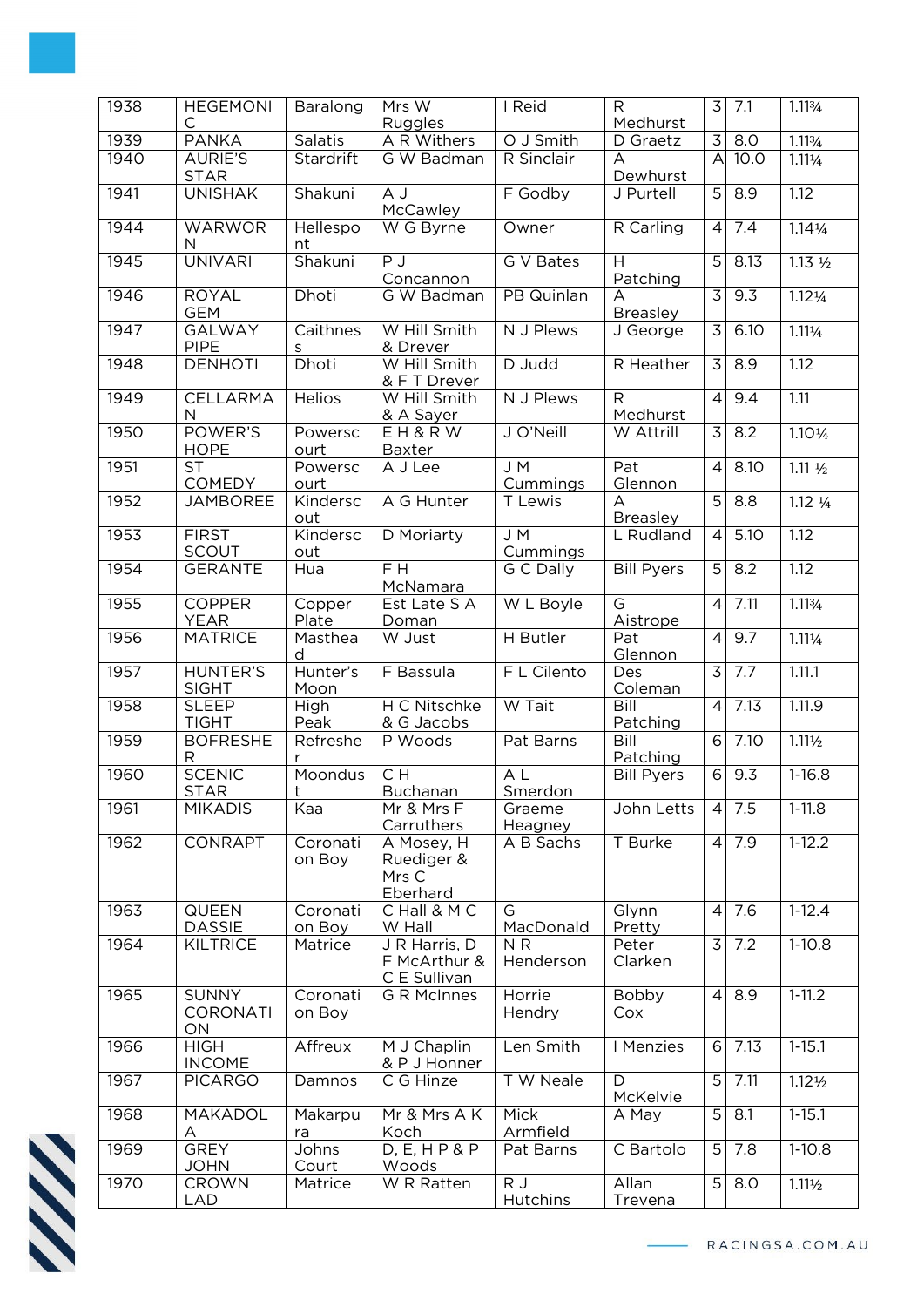| 1971 | <b>ROMANTIC</b><br>SON          | Romanti<br>$\mathsf{C}$         | W J Finch                                                                                            | Colin Hayes                    | Jim<br>Courtney         | $\overline{4}$ | 9.0             | $1-12.8$    |
|------|---------------------------------|---------------------------------|------------------------------------------------------------------------------------------------------|--------------------------------|-------------------------|----------------|-----------------|-------------|
| 1972 | <b>TANGO</b><br><b>MISS</b>     | Gaul                            | P Caia                                                                                               | Graeme<br>Heagney              | John Letts              | $\vert$        | 8.5             | $1-10.1$    |
| 1973 | <b>WISE</b><br><b>VIRGIN</b>    | Notoriou<br>S                   | Mr & Mrs R J<br>Lipman                                                                               | <b>Bart</b><br>Cummings        | John Letts              | $\overline{3}$ | $\overline{53}$ | $1-12.8$    |
| 1974 | SAMIST                          | Pakistan<br>Ш                   | Mr & Mrs B R<br>Lewis                                                                                | Allan Smith                    | John<br>Stocker         | $\overline{4}$ | 54½             | $1-14.2$    |
| 1975 | <b>KENMARK</b>                  | Vain                            | K R Steele                                                                                           | <b>Bart</b><br><b>Cummings</b> | Roy<br>Higgins          | $\overline{3}$ | $54\frac{1}{2}$ | $1 - 13.6$  |
| 1976 | <b>PUNCHEO</b><br>N.            | Virginia<br>Gentlem<br>an       | Mr & Mrs W<br>Hill Smith                                                                             | S J Dodd                       | Ricky<br>Lloyd          | $\overline{3}$ | 491/2           | $1-10.4$    |
| 1977 | <b>ROMANTIC</b><br><b>DREAM</b> | <b>Baguette</b>                 | CG&LJ<br>Cook                                                                                        | <b>Bart</b><br>Cummings        | John Letts              | 3              | 50              | $1 - 9.7$   |
| 1978 | <b>QUIET</b><br><b>SNORT</b>    | Good<br>Brandy                  | Mr & Mrs E &<br>R McMahon                                                                            | $R\overline{K}$<br>McMahon     | A Williams              | $\overline{3}$ | 51              | $1 - 11.7$  |
| 1979 | <b>COMAIDA</b><br><b>BOY</b>    | Consolid<br>ate                 | Mr & Mrs F<br>Griffin &<br>Mr & Mrs B<br>Schulz                                                      | George<br>Hanlon               | Robert<br>Heffernan     | $\overline{5}$ | 55              | $1-10.2$    |
| 1980 | <b>MARJOLEO</b>                 | Indian<br>Conques<br>t          | Mr & Mrs E G<br>Tovey                                                                                | George<br>Hanlon               | John<br>Miller          | 5              | $54\frac{1}{2}$ | $1 - 26.3$  |
| 1981 | YOUNG<br><b>MAN</b>             | Daring<br>Young<br>Man<br>(USA) | R Plati                                                                                              | Ron<br>Morgan                  | Des<br>Coleman          | $\overline{4}$ | 50              | $1-10.2$    |
| 1982 | <b>HEAVENLY</b><br><b>TIME</b>  | Star of<br>Heaven               | I S Murray, G<br>H E Knorr, K<br>Hunt, A J<br>McMillan, E C<br>Bransden &<br>Est Late G N<br>Derham. | Robert E<br>Hoysted            | Paul<br>Jarman          | $\overline{5}$ | 52              | 12.1        |
| 1983 | <b>BOLD JET</b>                 | <b>Bold Flip</b><br>(USA)       | Mesdames B<br>& J Mathews                                                                            | Ronald J<br>Hoysted            | Harry<br>White          | 6              | $\overline{56}$ | $1 - 13.1$  |
| 1984 | <b>LEICA</b><br><b>PLANET</b>   | Planet<br>Kingdom               | JB<br>Cummings &<br>Swettenham<br>Stud Syn (R                                                        | <b>Bart</b><br>Cummings        | John Letts              | $\vert$        | 50              | $1 - 11.0$  |
| 1985 | <b>MIGHTY</b><br><b>AVENGER</b> | Twig<br>Moss<br>(FR)            | Mr & Mrs R A<br>Boxer                                                                                | J J Moloney                    | Pat<br>Hyland           | $\vert$        | 551/2           | $1 - 11.7$  |
| 1986 | <b>LORD</b><br><b>GALAXY</b>    | Habeas<br>Corpus<br>(GB)        | M T Brown                                                                                            | John<br>Hawkes                 | Peter<br>Shepherd       | $\overline{4}$ | 54              | $1-12.5$    |
| 1987 | <b>DARING</b><br><b>JON</b>     | Jon<br>George<br>(GB)           | R W<br>Checkley, TL<br>Parkes & P S<br>Alger                                                         | John<br>Meagher                | Darren<br>Gauci         | 3              | $52\frac{1}{2}$ | $1-14.7$    |
| 1988 | <b>CAMERONI</b><br>С            | Francis<br>Bacon<br>(IRE)       | M T Brown                                                                                            | John<br>Hawkes                 | <b>Brent</b><br>Thomson | $\overline{4}$ | $\overline{54}$ | $1-10$      |
| 1989 | <b>BOARDWA</b><br>LK ANGEL      | Bletchin<br>gly                 | MRH<br>Holmes<br>a'Court                                                                             | George<br>Hanlon               | Darren<br>Gauci         | $\overline{3}$ | 50              | $1 - 12.31$ |
| 1990 | <b>BEAU</b><br><b>GEORGE</b>    | Jon<br>George<br>(GB)           | G Mitris & G<br>Flourentzou                                                                          | David<br><b>Balfour</b>        | Greg Hall               | 6              | 53½             | $1 - 9.28$  |
| 1991 | <b>CRUSH</b><br>(NZ)            | Crested<br>Wave<br>(USA)        | J & Mrs M<br>Groves                                                                                  | Paula<br>Groves                | Ken<br>Russell          | 6              | 51              | $1-10.24$   |
| 1992 | <b>EUCLASE</b>                  | Century                         | Mr & Mrs G<br>White                                                                                  | Allan<br>Denham                | Ken<br>Russell          | $\vert$        | 551/2           | $1-11.9$    |

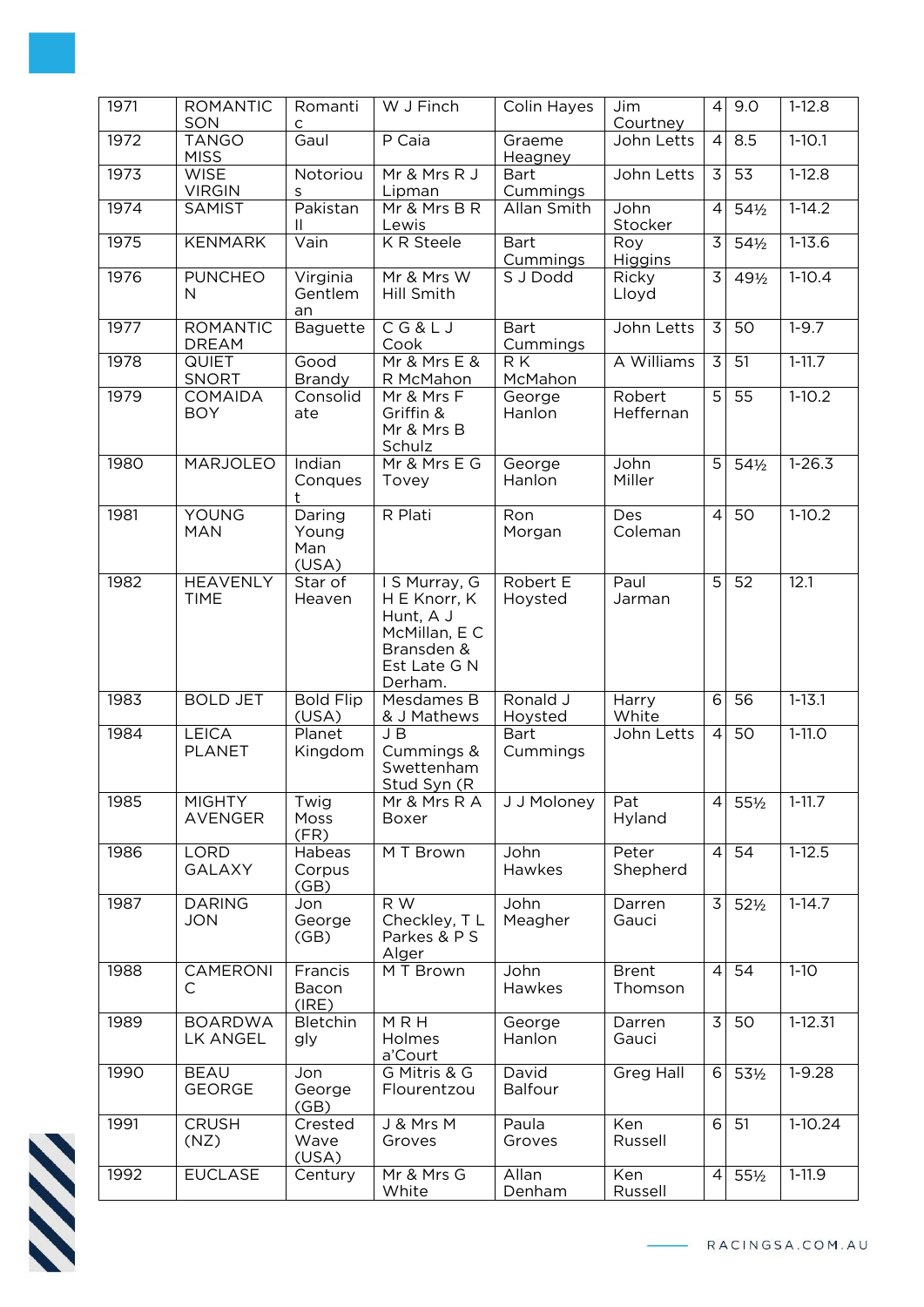| 1993 | <b>JOLLY OLD</b><br>MAC        | McGinty<br>(NZ)                                      | RG & Mrs D<br>E Cook                                                                                                                   | John Sadler         | <b>Greg Hall</b>         | $\vert$        | 53½             | $1 - 9.76$  |
|------|--------------------------------|------------------------------------------------------|----------------------------------------------------------------------------------------------------------------------------------------|---------------------|--------------------------|----------------|-----------------|-------------|
| 1994 | <b>AMBALA</b>                  | Gielgud<br>(USA)                                     | J D Haigh                                                                                                                              | <b>Barry Brook</b>  | Jason<br>Holder          | $\overline{4}$ | 51              | $1 - 9.45$  |
| 1995 | <b>CENTISLE</b><br>(NZ)        | Centaine                                             | R J Mrs S J<br>Peters                                                                                                                  | George<br>Hanlon    | David<br>Taggart         | $\overline{4}$ | $51\frac{1}{2}$ | 1-10.38     |
| 1996 | <b>SWORD</b>                   | Switch In<br>Time<br>(IRE)                           | Miss S F<br>Hancox,<br>R J Stanwell,<br>A Friess,<br>G M Bazzana,<br>G Palmer & S<br>Papadopoulo<br>s                                  | Jack<br>Denham      | Chris<br>Munce           | $\overline{4}$ | 561/2           | 1-09.01     |
| 1997 | <b>BELLZEVIR</b>               | Bellotto<br>(USA)                                    | W Langford,<br>Mrs S McGee,<br>W Joose, R<br>Heatheringto<br>n & K Jarvis                                                              | Jim<br>Houlahan     | Michael<br>Carson        | 6              | 50              | 1-10.36     |
| 1998 | <b>SPECTRUM</b>                | $\overline{Old}$<br>Spice                            | Mr & Mrs R J<br>Peters                                                                                                                 | George<br>Hanlon    | Paul<br>Harvey           | $\overline{4}$ | 52              | $1 - 08.33$ |
| 1999 | <b>FRENCH</b><br><b>CLOCK</b>  | Rancho<br>Ruler                                      | S Sharp, P<br>Szabo, B<br>Santi, Ms A<br>Lee, Ms J<br>Boerkamp, C<br>Lamboum, J<br>O'Toole, A<br>Steadson, D<br>Bourke & R<br>Roulston | Pat Hyland          | Damien<br>Holland        | $\overline{4}$ | 50              | $1-10.89$   |
| 2000 | <b>MARSTIC</b>                 | Rustic<br>Amber<br>(IRE)                             | J C Telfer, J<br>L Cotter & M<br>J Gilbert                                                                                             | <b>Tony Vasil</b>   | Aaron<br>Spiteri         | $\vert$        | 54              | 1-13.99     |
| 2001 | <b>KEEPER</b>                  | Danehill<br>(USA)                                    | Mr & Mrs L J<br>Williams                                                                                                               | Myles<br>Plumb      | <b>Brett</b><br>Prebble  | $\overline{3}$ | $\overline{55}$ | $1-10.49$   |
| 2002 | ZIP ZIP<br><b>ARAY</b>         | Bellotto<br>(USA)                                    | WF&MrsJ<br>A Francis & R<br>Borda                                                                                                      | David Jolly         | <b>Brian Park</b>        | 3              | 50.5            | $1 - 11.19$ |
| 2003 | <b>BOMBER</b><br><b>BILL</b>   | Air de<br>France<br>(USA)                            | $\overline{G}$<br>Schlesniak<br>(Jnr)                                                                                                  | Robert<br>Smerdon   | Steven<br>Arnold         | $\overline{7}$ | 55.5            | $1-09.40$   |
| 2004 | <b>SUPER</b><br><b>ELEGANT</b> | Mister C<br>(USA)                                    | R A Lyons, D<br>J Trevethan,<br>т<br>Marangoudis<br>& P J Potter                                                                       | <b>Tony Vasil</b>   | Greg<br>Childs           | $6 \mid$       | 57.0            | $1-09.25$   |
| 2005 | <b>GLAMOUR</b><br>PUSS (NZ)    | Tale of<br>the Cat<br>(USA)                          | <b>G Chittick</b>                                                                                                                      | Danny<br>O'Brien    | Steven<br>King           | $\vert$        | 52 1/2          | $1 - 09.11$ |
| 2006 | <b>PERFECTL</b><br>Y READY     | More<br>Than<br>Ready<br>$(USA) -$<br>Elle<br>Duccio | <b>Vinery Stud</b><br>Pty Ltd (Mgr:<br>P Orton)<br>Sheikh<br>Mohammed<br>Bin Khalifa Al<br>Maktoum                                     | Mick Price          | Stephen<br><b>Baster</b> | $\overline{3}$ | 51.0            | $1-10.78$   |
| 2007 | <b>LET GO</b><br><b>THOMMO</b> | Laranto<br>Memory<br>True                            | Mrs J Ryan,<br>M J Ryan,<br>Ms K Ryan, R<br>Haagman &<br>Mrs K<br>Haagman                                                              | Steven<br>Ryan      | Steven<br>King           | 6              | 55.5            | 1-09.36     |
| 2008 | SHADOWA<br>YS                  | Encosta<br>de Lago                                   | RC, Mrs DM,<br>SR & SJ<br>MacKenzie                                                                                                    | Gwenda<br>Johnstone | Mark<br>Pegus            | 5              | 54.0            | 1-09.36     |

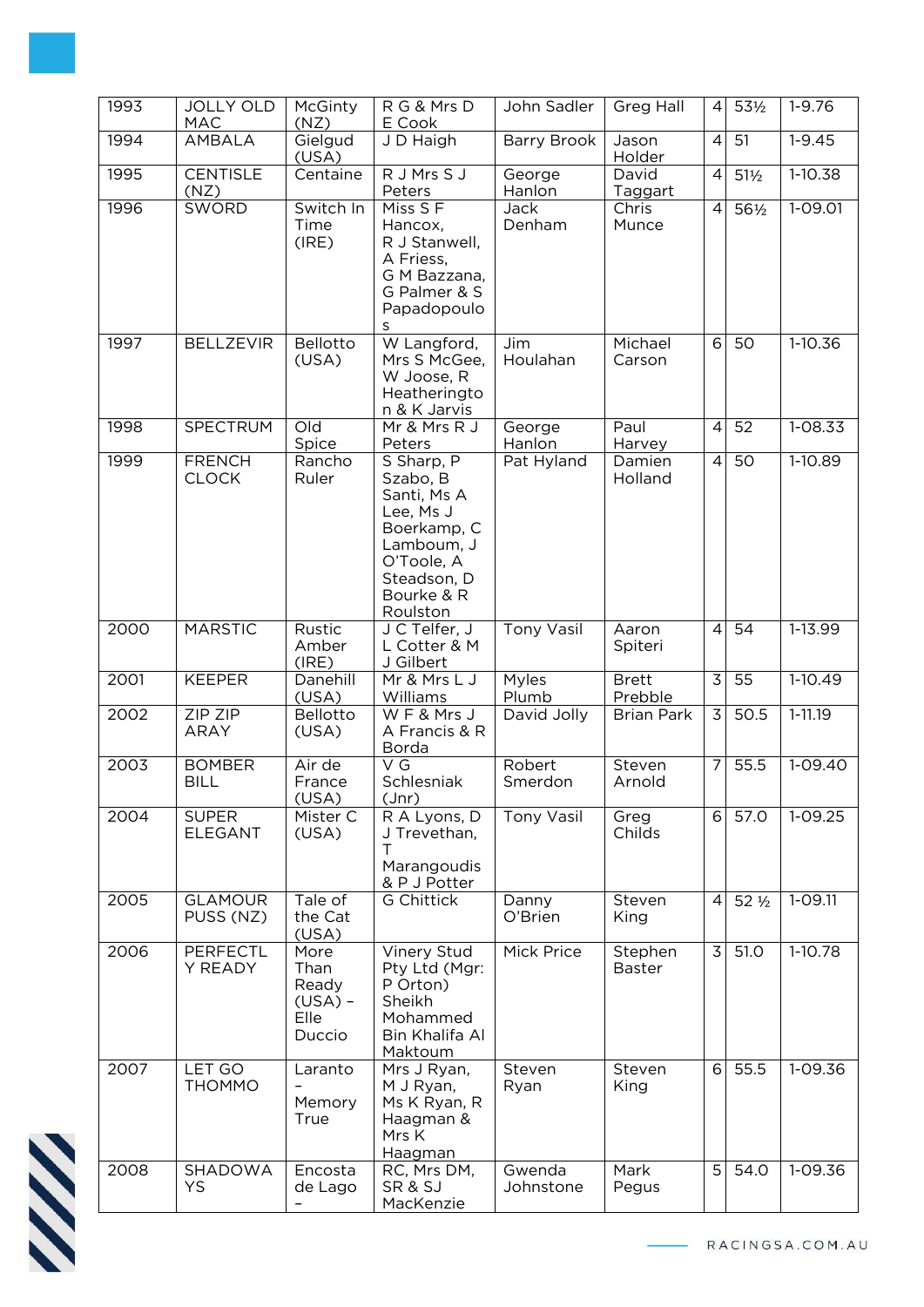|              |                                             | Be My<br>Pride                                 |                                                                                                                                                                                                         |                                         |                         |                     |      |             |
|--------------|---------------------------------------------|------------------------------------------------|---------------------------------------------------------------------------------------------------------------------------------------------------------------------------------------------------------|-----------------------------------------|-------------------------|---------------------|------|-------------|
| 2009         | <b>TAKEOVER</b><br><b>TARGET</b>            | Celtic<br>Swing<br>$(GB)$ -<br>Shady<br>Stream | JAG & BJ<br>Janiak                                                                                                                                                                                      | Joe Janiak                              | Jay Ford                | $\overline{9}$      | 58.5 | 1.10.78     |
| 02/05/<br>10 | <b>VELOCITE</b><br>A(NZ)                    | Volksraa<br>$d(GB) -$<br>Cat<br>Shmea<br>(NZ)  | RA & JE<br>Ferguson<br>Partnership<br>Syn (Mgr: R<br>Ferguson)                                                                                                                                          | Mick Price                              | Craig<br>Newitt         | 4                   | 54.0 | 1-09.01     |
| 08/05/<br>11 | LONE<br><b>ROCK</b>                         | Fastnet<br>Rock -<br>Pride of<br>Pine          | <b>AS&amp;JA</b><br>Bongiorno                                                                                                                                                                           | Robert<br>Smerdon                       | Clare<br>Lindop         | 3                   | 52.0 | 1-09.07     |
| 12/05/1<br>2 | <b>BLACK</b><br><b>CAVIAR</b>               | Bel<br>Esprit -<br>Helsinge                    | G J & Mrs K J<br>Wilkie,<br>Werrett<br><b>Bloodstock</b><br>P/L Synd<br>(Mgr: N<br>Werrett), C &<br>Mrs J<br>Madden, P<br>Hawkes & D<br>M & Mrs J<br>Taylor                                             | Peter G<br>Moody                        | Luke<br>Nolen           | 5 <sup>1</sup>      | 57.0 | $1-10.32$   |
| 11/05/1<br>3 | <b>PLATELET</b>                             | Strategic                                      | Aus T'bred<br>B'Stock Syn,<br>G Holt, G<br>Forbes, J<br>MacDonald,<br>P Brittain, B<br>Fellows, A<br>Downing, M<br>Goodridge,<br>Mrs W Weir,<br>Mrs E<br>Edwards,<br>Inas Racing<br>Syn & Pinbak<br>Syn | Darren<br>Weir                          | Ben<br>Melham           | $\overline{4}$      | 56.5 | $1-10.65$   |
| 10/05/1<br>4 | SMOKIN'<br><b>JOEY</b>                      | Encosta<br>De Lago<br>- Dalzing                | M Lanteri & J<br>Lanteri                                                                                                                                                                                | Wez Hunter                              | Ben<br>Melham           | 6                   | 56.0 | $1 - 11.63$ |
| 16/05/1<br>5 | <b>FLAMBERG</b><br>E.                       | Exceed<br>And<br>Excel                         | D J Moodie &<br>Mrs J S<br>Moodie                                                                                                                                                                       | Peter G<br>Moody                        | Vlad Duric              | $\overline{1}$<br>6 | 56.5 | 1-09.33     |
| 21/05/1<br>6 | <b>BLACK</b><br><b>HEART</b><br><b>BART</b> | Blackfria<br>rs-Sister<br>Theresa              | K B Renner,<br>C R Delacy,<br>A Psaltis, I<br>McCarthy &<br>Mrs D A<br>Richardson                                                                                                                       | Darren<br>Weir                          | <b>Brad</b><br>Rawiller | $\overline{2}$      | 57.0 | $1-10.03$   |
| 20/05/<br>17 | <b>VEGA</b><br><b>MAGIC</b>                 | Lope De<br>Vega-<br>Admirabl<br>e              | H W Daly, G<br>E Daly                                                                                                                                                                                   | David &<br>Ben Hayes<br>& T<br>Dabernig | Craig<br>Williams       | $\overline{4}$      | 56.5 | 1-09.34     |
| 19/05/1<br>8 | <b>SANTA</b><br>ANA LANE                    | Lope de<br>Vega<br>$(IRE)$ -<br>Fast<br>Fleet  | William St<br>(Mgr: MA<br>Ramsden)                                                                                                                                                                      | Anthony<br>Freedman                     | Ben<br>Melham           | $\overline{5}$      | 58.5 | 1-09.88     |
| 18/05/1<br>9 | <b>DESPATCH</b>                             | Written<br>Tycoon                              | Pipeliner<br><b>Bloodstock</b>                                                                                                                                                                          | Tony<br>McEvoy                          | Todd<br>Pannell         | 4                   | 56.0 | 1-09.30     |